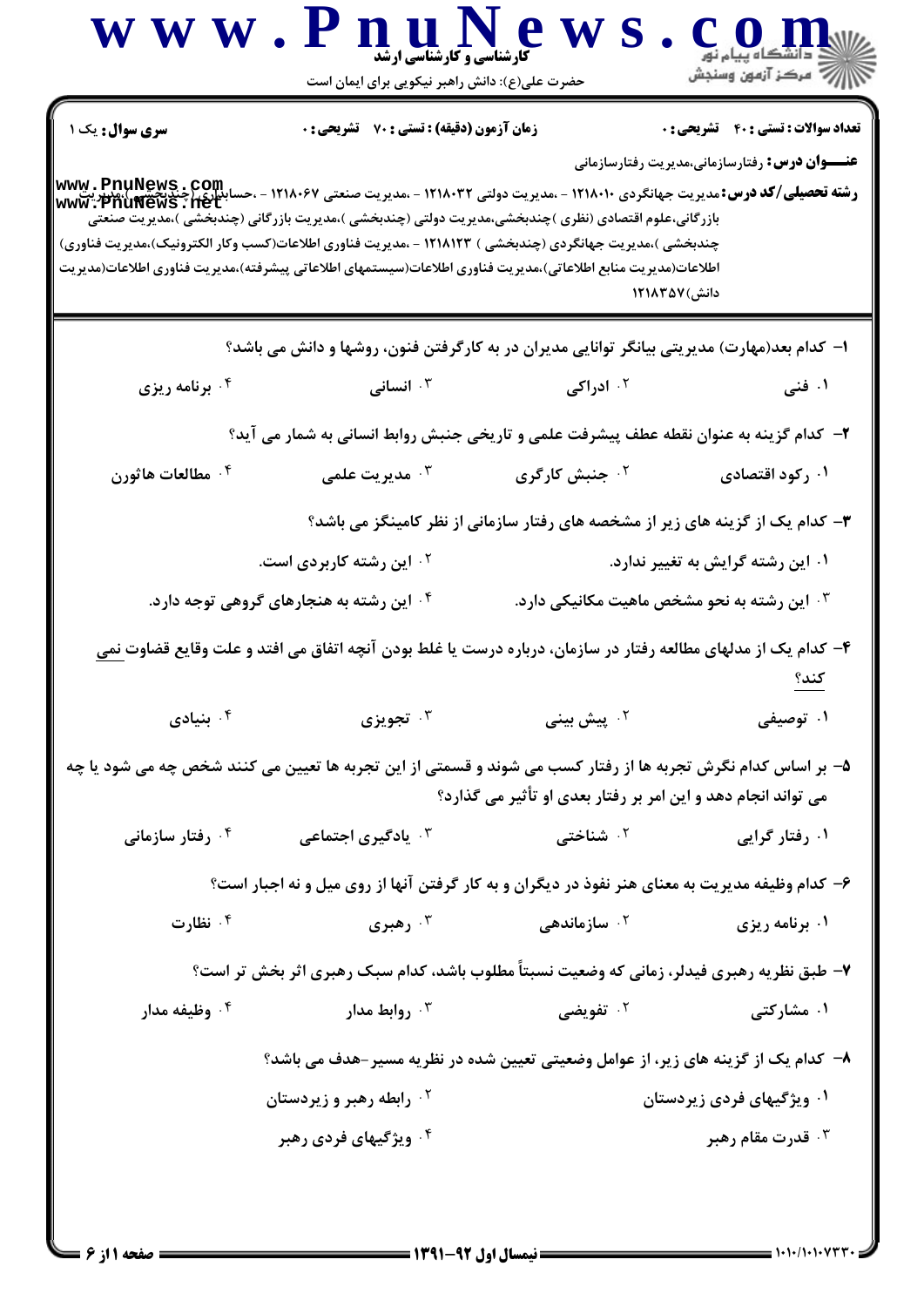|                            | <b>کارشناسی و کارشناسی ارشد</b><br>حضرت علی(ع): دانش راهبر نیکویی برای ایمان است                                                                                                                                                                                                                                                                                                                                                                                                                                                                                                | www.PnuNews                   | CON                                                                                                    |
|----------------------------|---------------------------------------------------------------------------------------------------------------------------------------------------------------------------------------------------------------------------------------------------------------------------------------------------------------------------------------------------------------------------------------------------------------------------------------------------------------------------------------------------------------------------------------------------------------------------------|-------------------------------|--------------------------------------------------------------------------------------------------------|
| <b>سری سوال : ۱ یک</b>     | زمان آزمون (دقیقه) : تستی : 70 گشریحی : 0                                                                                                                                                                                                                                                                                                                                                                                                                                                                                                                                       |                               | <b>تعداد سوالات : تستی : 40 - تشریحی : 0</b><br><b>عنــــوان درس:</b> رفتارسازمانی،مدیریت رفتارسازمانی |
|                            | <b>رشته تحصیلی/کد درس: م</b> دیریت جهانگردی ۱۲۱۸۰۱۰ - ،مدیریت دولتی ۱۲۱۸۰۳۲ - ،مدیریت صنعتی ۱۲۱۸۰۶۷ - ،حسابطلبی کسی به پ<br><b>رشته تحصیلی/کد درس: م</b> دیریت جهانگردی ۱۲۱۸۰۱۰ - ،مدیریت دولتی ۱۲۱۸۰۳۲ - ،مدیریت صنعتی ۱۲۱۸۰۶۷ - ،حسابطلبی<br>بازرگانی،علوم اقتصادی (نظری )چندبخشی،مدیریت دولتی (چندبخشی )،مدیریت بازرگانی (چندبخشی )،مدیریت صنعتی<br>(چندبخشی )،مدیریت جهانگردی (چندبخشی ) ۱۲۱۸۱۲۳ - ،مدیریت فناوری اطلاعات(کسب وکار الکترونیک)،مدیریت فناوری<br>اطلاعات(مديريت منابع اطلاعاتي)،مديريت فناوري اطلاعات(سيستمهاي اطلاعاتي پيشرفته)،مديريت فناوري اطلاعات(مديريت |                               | دانش) ۱۲۱۸۳۵۷                                                                                          |
|                            | ۹– در شبکه مدیریت کدام سبک بیانگر توجه بسیار به تولید و کارایی ولی بی توجهی به کارکنان است؟                                                                                                                                                                                                                                                                                                                                                                                                                                                                                     |                               |                                                                                                        |
| ۰۴ مدیریت تیمی             | ەدىرىت مستبدانە $\cdot$                                                                                                                                                                                                                                                                                                                                                                                                                                                                                                                                                         | ۰ <sup>۲</sup> مدیریت باشگاهی | ۰۱ مدیریت بی ثمر                                                                                       |
|                            | +۱- در کدام یک از سبکهای رهبری ارائه شده توسط «رنسیس لیکرت»، دستورات توسط مدیر صادر می شود ولی به زیردستان<br>آزادی مختصری برای اظهار نظر داده می شود و مدیران در مقابل کارکنان خود تا حدودی انعطاف پذیرند چون نسبتاً به آنها                                                                                                                                                                                                                                                                                                                                                   |                               | اعتماد دارند؟                                                                                          |
|                            | ۰ <sup>۲</sup> سیستم۲(مستبد خیرخواه)                                                                                                                                                                                                                                                                                                                                                                                                                                                                                                                                            |                               | ۰۱ سیستم۱(مستبد استثمارگر)                                                                             |
|                            | ۰ <sup>۴</sup> سیستم <b>۴</b> (مشارکتی)                                                                                                                                                                                                                                                                                                                                                                                                                                                                                                                                         |                               | ۰۳ سیستم۳(مشاوره ای)                                                                                   |
|                            | 11- بر اساس نگرش دور زندگی، در کدام سبک رهبر شیوه رفتاری وظیفه مداری پایین و رابطه مداری بالا را به کار می گیرد؟                                                                                                                                                                                                                                                                                                                                                                                                                                                                |                               |                                                                                                        |
| ۰۴ سبک تفویضی              | ۰۳ سبک مشارکتی                                                                                                                                                                                                                                                                                                                                                                                                                                                                                                                                                                  | ۰ <sup>۲</sup> سبک توجیهی     | ۰۱ سبک دستوری                                                                                          |
|                            | ۱۲- طبق کدام سبک رهبری در مدل رهبری وروم و ایتون، رهبر مشکل را در جلسه گروهی با کارکنان در میان می گذارد و                                                                                                                                                                                                                                                                                                                                                                                                                                                                      |                               | تصمیم از طریق اجماع گرفته می شود؟                                                                      |
|                            | $(b)$ هستبدانه (b)                                                                                                                                                                                                                                                                                                                                                                                                                                                                                                                                                              |                               | ۰۱ مستبدانه(a)                                                                                         |
|                            | $(b)$ ۰۴ مشاوره ای $\cdot$ ۴                                                                                                                                                                                                                                                                                                                                                                                                                                                                                                                                                    |                               | ۰ <sup>۳</sup> تصمیم گیری گروهی                                                                        |
|                            | ۱۳– در فرایند انگیزش، "عدم تعادل فیزیولوژیکی یا روانی" و" کمبود جهت دار که انرژی لازم برای رسیدن به هدف را تدارک                                                                                                                                                                                                                                                                                                                                                                                                                                                                |                               | میبیند ؒ، به ترتیب چه نامیده می شوند؟                                                                  |
| ۰ <sup>۴</sup> انگیزه-نیاز | سا ئق-هدف $\cdot$ $^\circ$                                                                                                                                                                                                                                                                                                                                                                                                                                                                                                                                                      | ۰ <sup>۲</sup> نیاز-هدف       | ۰۱ نیاز –انگیزه                                                                                        |
|                            |                                                                                                                                                                                                                                                                                                                                                                                                                                                                                                                                                                                 |                               | ۱۴– ویژگی اکتسابی بودن مربوط به کدام دسته از انگیزه هاست؟                                              |
| ۰۴ فيزيولوژيکي             | ا ثانوی $\cdot$                                                                                                                                                                                                                                                                                                                                                                                                                                                                                                                                                                 | ۰۲ عمومی                      | ۰۱ ابتدایی                                                                                             |
|                            |                                                                                                                                                                                                                                                                                                                                                                                                                                                                                                                                                                                 |                               | ۱۵– به نظر مک کللند، کدام گزینه از ویژگیهای یک فرد دارای انگیزه پیشرفت بالا می باشد؟                   |
|                            | <b>گ عدم رضایت کامل از انجام کار</b>                                                                                                                                                                                                                                                                                                                                                                                                                                                                                                                                            |                               | ۰۱ نیاز به بازخورد فوری                                                                                |
|                            | ۰ <sup>۴</sup> ترغیب شدن به کار از طریق پاداش                                                                                                                                                                                                                                                                                                                                                                                                                                                                                                                                   |                               | ۰۳ ریسک پذیری در حد بالا                                                                               |

 $=$  1+1+/1+1+7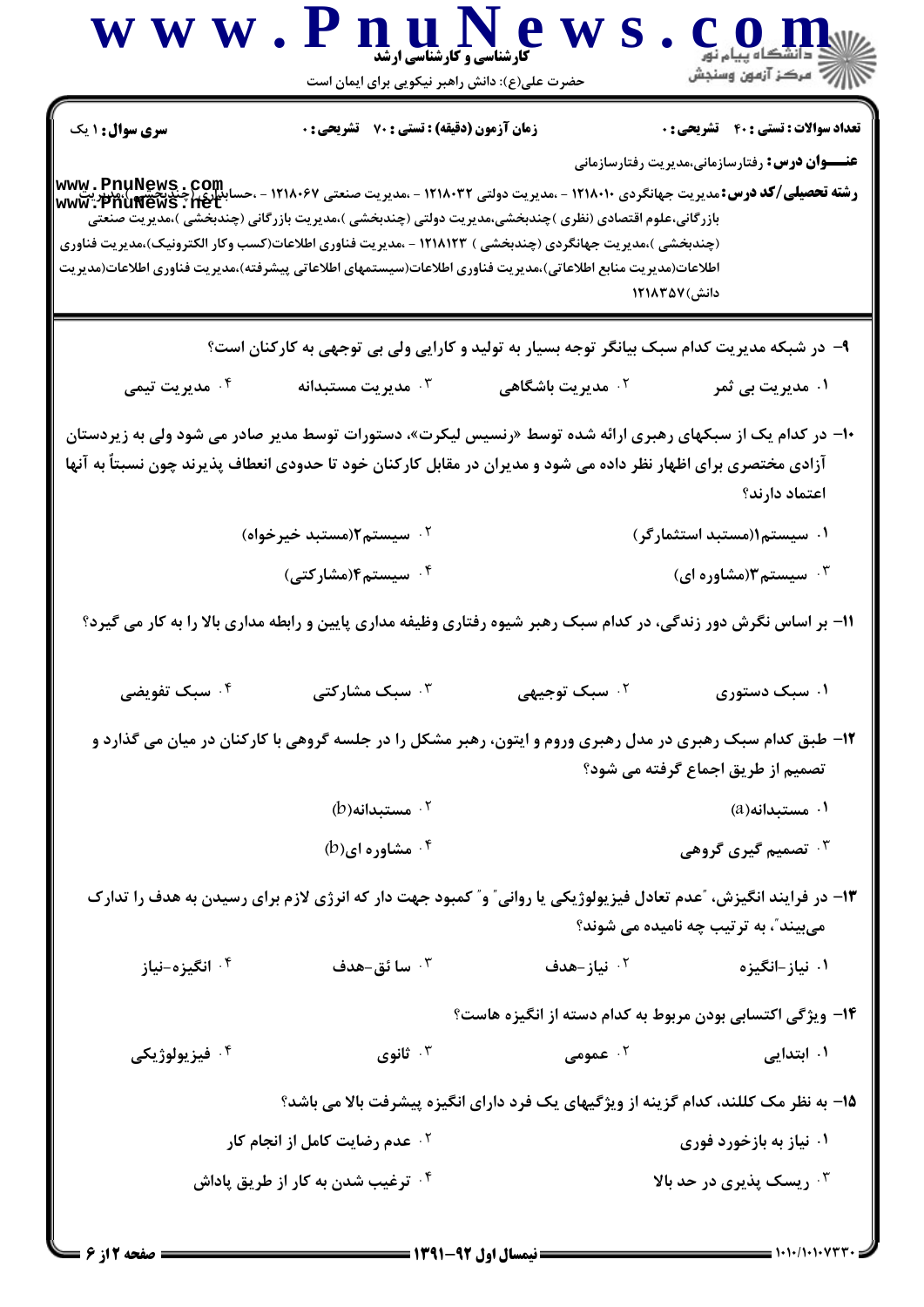|                          |                                                                                                                                                                                                                                                                                                                                  | حضرت علی(ع): دانش راهبر نیکویی برای ایمان است                              | د انشڪاه پيام نور<br>\  //   مرڪز آزمون وسنڊش                           |
|--------------------------|----------------------------------------------------------------------------------------------------------------------------------------------------------------------------------------------------------------------------------------------------------------------------------------------------------------------------------|----------------------------------------------------------------------------|-------------------------------------------------------------------------|
| <b>سری سوال : ۱ یک</b>   | زمان آزمون (دقیقه) : تستی : 70 گشریحی : 0                                                                                                                                                                                                                                                                                        |                                                                            | <b>تعداد سوالات : تستي : 40 - تشريحي : 0</b>                            |
|                          | بازرگانی،علوم اقتصادی (نظری )چندبخشی،مدیریت دولتی (چندبخشی )،مدیریت بازرگانی (چندبخشی )،مدیریت صنعتی<br>(چندبخشی )،مدیریت جهانگردی (چندبخشی ) ۱۲۱۸۱۲۳ - ،مدیریت فناوری اطلاعات(کسب وکار الکترونیک)،مدیریت فناوری<br>اطلاعات(مديريت منابع اطلاعاتي)،مديريت فناوري اطلاعات(سيستمهاي اطلاعاتي پيشرفته)،مديريت فناوري اطلاعات(مديريت |                                                                            | <b>عنــــوان درس:</b> رفتارسازمانی،مدیریت رفتارسازمانی<br>دانش) ۱۲۱۸۳۵۷ |
|                          | ۱۶- واژه های "تعلق و اجتماعی" برای کدام سطح از سلسله مراتب نیازهای مزلو به کار می رود؟                                                                                                                                                                                                                                           |                                                                            |                                                                         |
| ۰۴ خود شکوفایی           | حشق $\cdot$ ۳ .                                                                                                                                                                                                                                                                                                                  | ۰۲ آزادی بیان                                                              | ۰۱ احترام                                                               |
|                          |                                                                                                                                                                                                                                                                                                                                  | ۱۷– کدام یک از گزینه های زیر بیانگر طبقه بندی نیازها از دید آلدفر می باشد؟ |                                                                         |
|                          | <sup>۲</sup> ۰ فیزیولوژیکی، احترام، مقام                                                                                                                                                                                                                                                                                         |                                                                            | ۰۱ فیزیولوژیکی، ایمنی، رشد                                              |
|                          | ۰۴ مقام، پیشرفت، قدرت                                                                                                                                                                                                                                                                                                            |                                                                            | نیستی، وابستگی و تعلق، رشد $\cdot$                                      |
|                          | ۱۸– بر اساس نظریه دوعاملی هرزبرگ، وجود کدام یک از عوامل زیر در درجه نخست موجب رضایت و انگیزش افراد می شود اما                                                                                                                                                                                                                    | غیبت آنها تنها عدم رضایت ضعیفی را موجب می شود؟                             |                                                                         |
| ۰ <sup>۴</sup> شرایط کار | امنیت شغلی $\cdot^{\mathtt{w}}$                                                                                                                                                                                                                                                                                                  | مسئوليت $\cdot$ ٢                                                          | ۰۱ حقوق و دستمزد                                                        |
|                          | ۱۹- بر اساس مدل انگیزشی پورتر و لاولر، کوشش(انگیزش) در صورت وجود کدام واسطه ها به عملکرد منجر می شود؟                                                                                                                                                                                                                            |                                                                            |                                                                         |
|                          | <b>10 ارزش پاداش و طرز تلقی فرد</b>                                                                                                                                                                                                                                                                                              |                                                                            | ۰۱ احساس فرد و ادراک نقش                                                |
|                          | ۰ <sup>۴</sup> قابلیتهای فردی و ادراک نقش                                                                                                                                                                                                                                                                                        |                                                                            | <b>4 . ارزش پاداش و احتمال دریافت آن</b>                                |
|                          | ۲۰-بر اساس کدام یک از نظریه های فرایندی انگیزش، هر فرد نتایج حاصل از کار خود و آنچه که در این راه از دست داده است                                                                                                                                                                                                                | را با دیگران مقایسه کرده و به قضاوت درباره آن می پردازد؟                   |                                                                         |
|                          | <sup>7</sup> · نظريه انگيزش انتظار                                                                                                                                                                                                                                                                                               |                                                                            | ۰۱ نظریه اسناد                                                          |
|                          | ۰۴ نظریه پورتر و لاولر                                                                                                                                                                                                                                                                                                           |                                                                            | نظریه برابری $\cdot$                                                    |
|                          | <b>۲۱</b> - در نظریه اسناد، در کوشش برای درک عملکرد ضعیف کارمند، کدام بعد اگر در حد بالایی باشد به این معناست که دیگران                                                                                                                                                                                                          |                                                                            | هم این وظیفه را ضعیف انجام می دهد؟                                      |
|                          |                                                                                                                                                                                                                                                                                                                                  |                                                                            |                                                                         |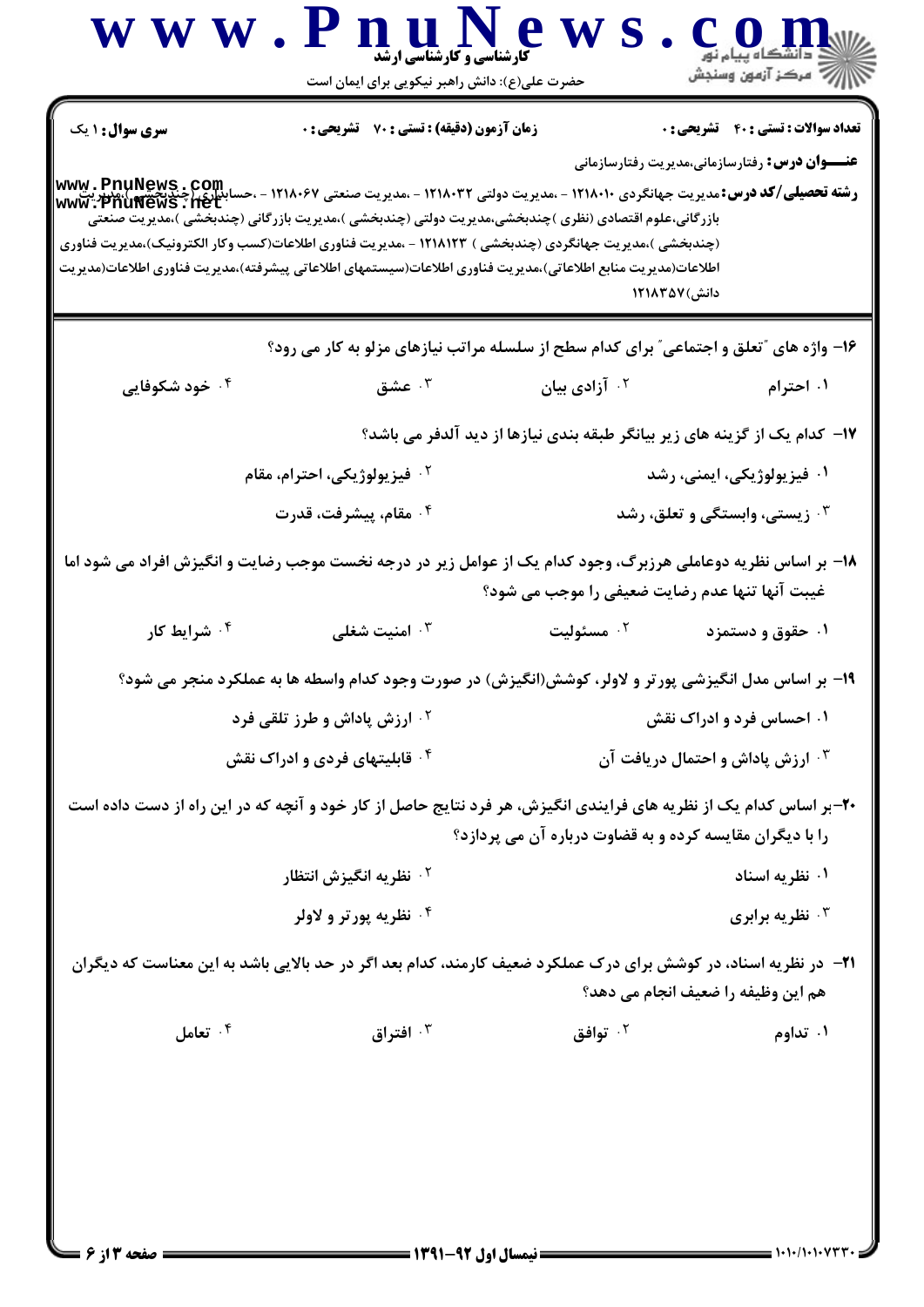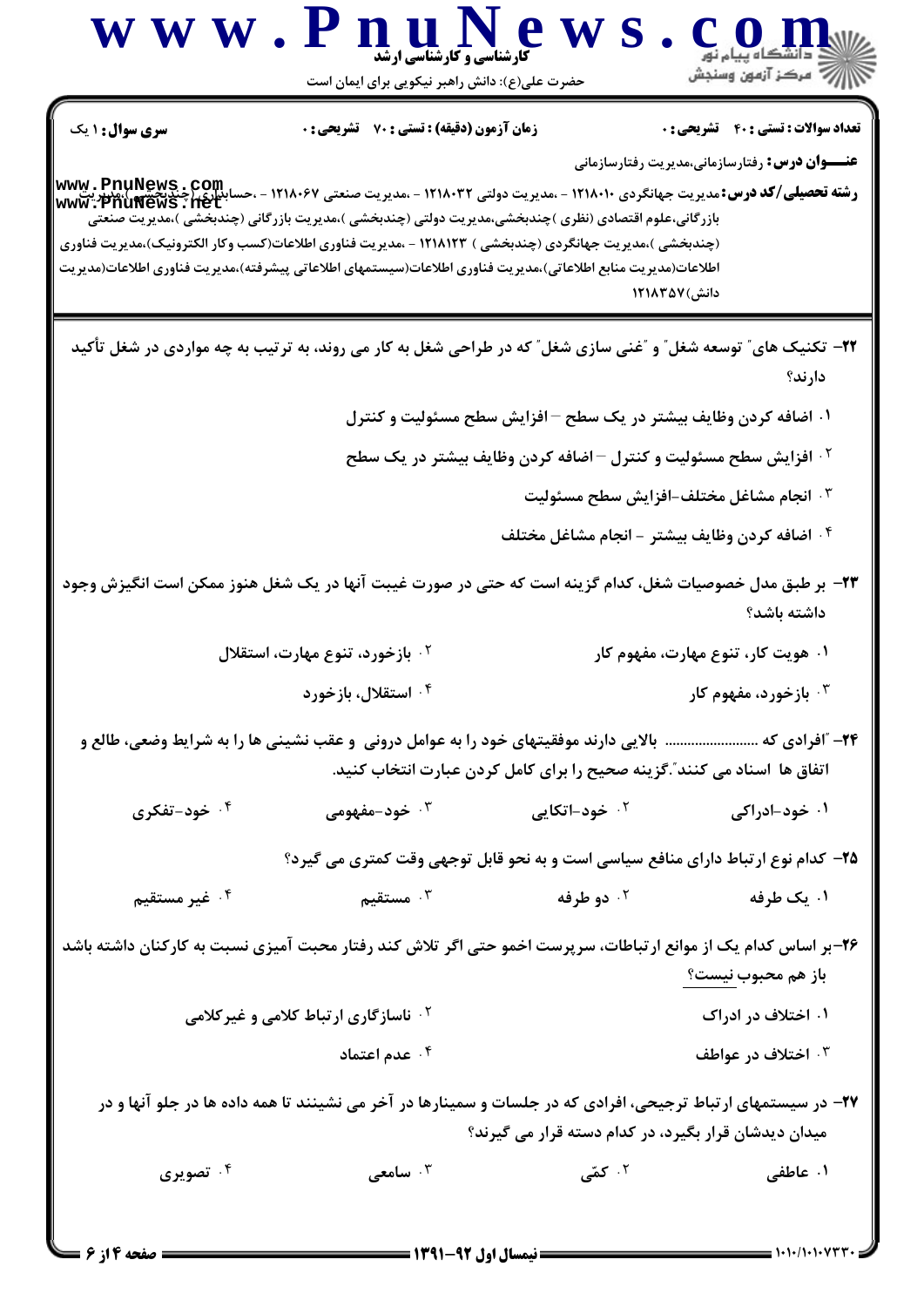| <b>تعداد سوالات : تستی : 40 قشریحی : 0</b>                                                                                                                                                                                                                                                          | <b>زمان آزمون (دقیقه) : تستی : 70 قشریحی : 0</b>                                                                                                                                                                                                                                                                                 | <b>سری سوال : ۱ یک</b>     |
|-----------------------------------------------------------------------------------------------------------------------------------------------------------------------------------------------------------------------------------------------------------------------------------------------------|----------------------------------------------------------------------------------------------------------------------------------------------------------------------------------------------------------------------------------------------------------------------------------------------------------------------------------|----------------------------|
| <b>عنـــوان درس:</b> رفتارسازمانی،مدیریت رفتارسازمانی<br>رشته تحصیلی/کد درس: میباشی یا ۱۲۱۸۰۱۰ - ۱۲۰۸۰۴۲ - ۱۲۰۸۰۳۲ - ۱۲۱۸۰۳۲ - ۱۲۱۸۰۶۷ - ۱۲۱۸۰۶۷ - ۱۳سابداری (چندیجسی)<br>سابداری (چندیجسی) کد درس: میباینگردی ۱۲۱۸۰۱۰ - ۱۲۵۰۳۰ - ۱۲۱۸۰۳۲ - ۱۲۱۸۰۳۲ - ۱۳۵۷۰۰ - ۱۳۵۷۰۰ - ۱۳۵۷۲۰ Www<br>دانش) ۱۲۱۸۳۵۷ | بازرگانی،علوم اقتصادی (نظری )چندبخشی،مدیریت دولتی (چندبخشی )،مدیریت بازرگانی (چندبخشی )،مدیریت صنعتی<br>(چندبخشی )،مدیریت جهانگردی (چندبخشی ) ۱۲۱۸۱۲۳ - ،مدیریت فناوری اطلاعات(کسب وکار الکترونیک)،مدیریت فناوری<br>اطلاعات(مديريت منابع اطلاعاتي)،مديريت فناوري اطلاعات(سيستمهاي اطلاعاتي پيشرفته)،مديريت فناوري اطلاعات(مديريت |                            |
| ۲۸- الگوهای ارتباطی حلقه ای و چرخی به ترتیب چه ماهیتی دارند؟                                                                                                                                                                                                                                        |                                                                                                                                                                                                                                                                                                                                  |                            |
| ۰۱ متمرکز-متمرکز                                                                                                                                                                                                                                                                                    | ۰ <sup>۲</sup> متمرکز-غیرمتمرکز                                                                                                                                                                                                                                                                                                  |                            |
| شمرکز-غیرمتمرکز- $\cdot$ ۳                                                                                                                                                                                                                                                                          | ۰ <sup>۴</sup> غیرمتمرکز-متمرکز                                                                                                                                                                                                                                                                                                  |                            |
| ۲۹- در کدام یک از مکانیزمهای دفاعی ناشی از سرخوردگی، فرد پس از شکست به دنبال یافتن راه دیگری برای تظاهر خود<br>بوده و غرور و شأن خود را در چیز دیگری جستجو می کند؟                                                                                                                                  |                                                                                                                                                                                                                                                                                                                                  |                            |
| ۰۱ پرخاشگری<br>۰۲ عقب نشینی                                                                                                                                                                                                                                                                         | بافشاری $\cdot$                                                                                                                                                                                                                                                                                                                  | سازش $\cdot$ ۴             |
| <b>۳۰</b> - کدام یک از انواع تعارض نقش، در اثر نیازمندیهای مختلف دو یا چند نقش است که باید در آنِ واحد ایفا شوند؟                                                                                                                                                                                   |                                                                                                                                                                                                                                                                                                                                  |                            |
| ۰۱ تعارض بین نقش                                                                                                                                                                                                                                                                                    | <sup>۲ .</sup> تعارض بین شخص و نقش                                                                                                                                                                                                                                                                                               |                            |
| تعارض درون نقش $\cdot$                                                                                                                                                                                                                                                                              | ۰۴ تعارض بین هدف و نقش                                                                                                                                                                                                                                                                                                           |                            |
| <b>۳۱</b> – کدام گزینه از عوامل فشار عصبی سازمانی می باشد؟                                                                                                                                                                                                                                          |                                                                                                                                                                                                                                                                                                                                  |                            |
| ۰۱ تغییرات اجتماعی                                                                                                                                                                                                                                                                                  | ۰ <sup>۲</sup> مسائل خانوادگی                                                                                                                                                                                                                                                                                                    |                            |
| نغييرات تكنولوژيكى $\cdot^{\mathsf{\texttt{v}}}$                                                                                                                                                                                                                                                    | ۰۴ مراحل و فرایندها                                                                                                                                                                                                                                                                                                              |                            |
| <b>۳۲</b> - کدام گزینه از ویژگیهای شخصیتی افراد تیپ A می باشد؟                                                                                                                                                                                                                                      |                                                                                                                                                                                                                                                                                                                                  |                            |
| ۰۱ صبر داشتن                                                                                                                                                                                                                                                                                        | ۰۲ میانه روی                                                                                                                                                                                                                                                                                                                     |                            |
| ا انجام همزمان دو کار $\cdot$ ۳                                                                                                                                                                                                                                                                     | ۰۴ عجول نبودن                                                                                                                                                                                                                                                                                                                    |                            |
| ۳۳- در کدام یک از حالات من، فرد با خونسردی و روش عقلایی به حل مشکلات می پردازد؟                                                                                                                                                                                                                     |                                                                                                                                                                                                                                                                                                                                  |                            |
| <sup>٢.</sup> من والديني<br>۰۱ من کودکی                                                                                                                                                                                                                                                             | ن مکمل $\cdot^{\mathsf{r}}$                                                                                                                                                                                                                                                                                                      | ۰ <sup>۴</sup> من بزرگسالی |
| ۳۴- کدام یک از سلولهای پنجره جوهری، انفجاری ترین حالت است و شخص نه راجع به خود و نه دیگران چیزی نمی داند و<br>نتیجه این وضعیت سوء تفاهم و تعارض بین افراد می باشد؟                                                                                                                                  |                                                                                                                                                                                                                                                                                                                                  |                            |
| ۰ <sup>۲</sup> خود کور<br>۰۱ خود آشکار                                                                                                                                                                                                                                                              | ۰۳ خود نامکشوف                                                                                                                                                                                                                                                                                                                   | ۰۴ خود نهان                |